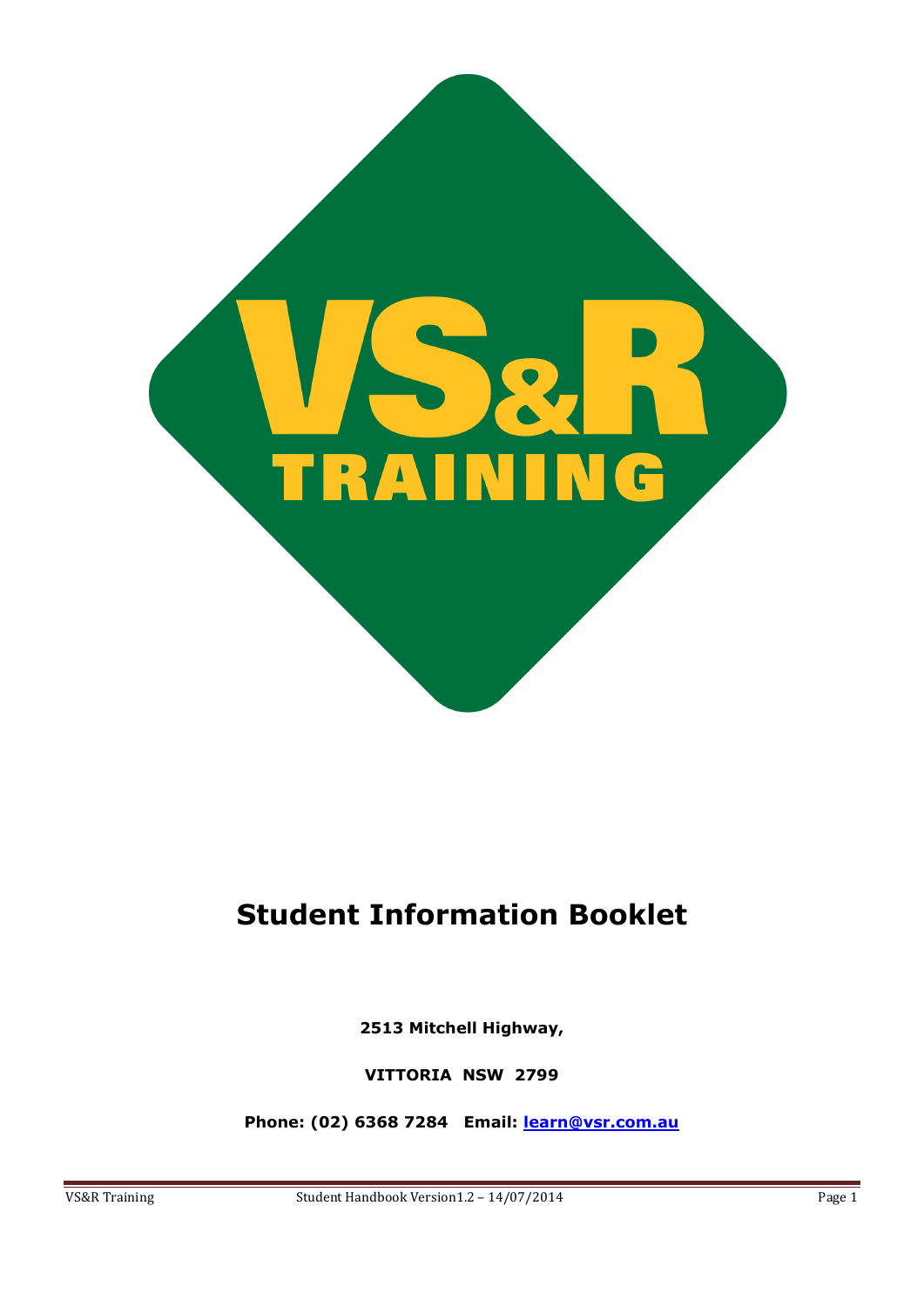# **Introduction**

This information booklet is designed to provide you with information about the services provided by VS&R Training and our approach to providing you a safe, fair and supported environment to participate in training and assessment. This booklet does not provide you with specific information about a particular course offered by VS&R Training. This information is supplied separately.

### **Our mission**

VS&R Training's mission is to deliver quality training and assessment that meets the needs of learners and industry.

### **Our objectives**

In recognition of this mission, our objectives are:

- **People.** We strive to attract, recruit and retain talented, competent and committed people. We promote excellent performance through leadership and professional development.
- **Safety and equality.** We are committed to providing an environment which is safe, equitable and which promotes a confident and productive training and assessment environment.
- **Integrity and ethics**. We conduct ourselves in accordance with shared and agreed standards of behaviour which holds ethical conduct and integrity as our highest priorities.
- **Quality committed.** We aspire to deliver consistent, high quality services and apply quality systems which support training and assessment excellence.
- **Learner centred.** We thrive on providing training and assessment that is learner centred and which supports lifelong

learning. We respect our clients and strive to attract them time after time through high quality training and assessment experiences.

**Industry engagement.** We recognise the value of industry engagement as the driving force in shaping our training and assessment strategies. We deliver training and assessment services which are founded on industry needs and expectations.

# **Our expectation of you**

VS&R Training expects you:

- To contribute to learning in a harmonious and positive manner irrespective of gender, race, sexual preference, political affiliation, marital status, disability or religious belief.
- To comply with the rules and regulations of VS&R Training.
- To be honest and respectful, this includes not falsifying work or information and not conducting yourself in any way that may cause injury or offence to others.
- To be responsible for your own learning and development by participating actively and positively and by ensuring that you maintain progress.
- To utilise facilities and VS&R Training publications with respect and to honour our copyrights and prevent our publication from being distributed to unauthorised persons.
- To respect other students and VS&R Training staff members and their right to privacy and confidentiality.
- To arrive before the scheduled course commencement time.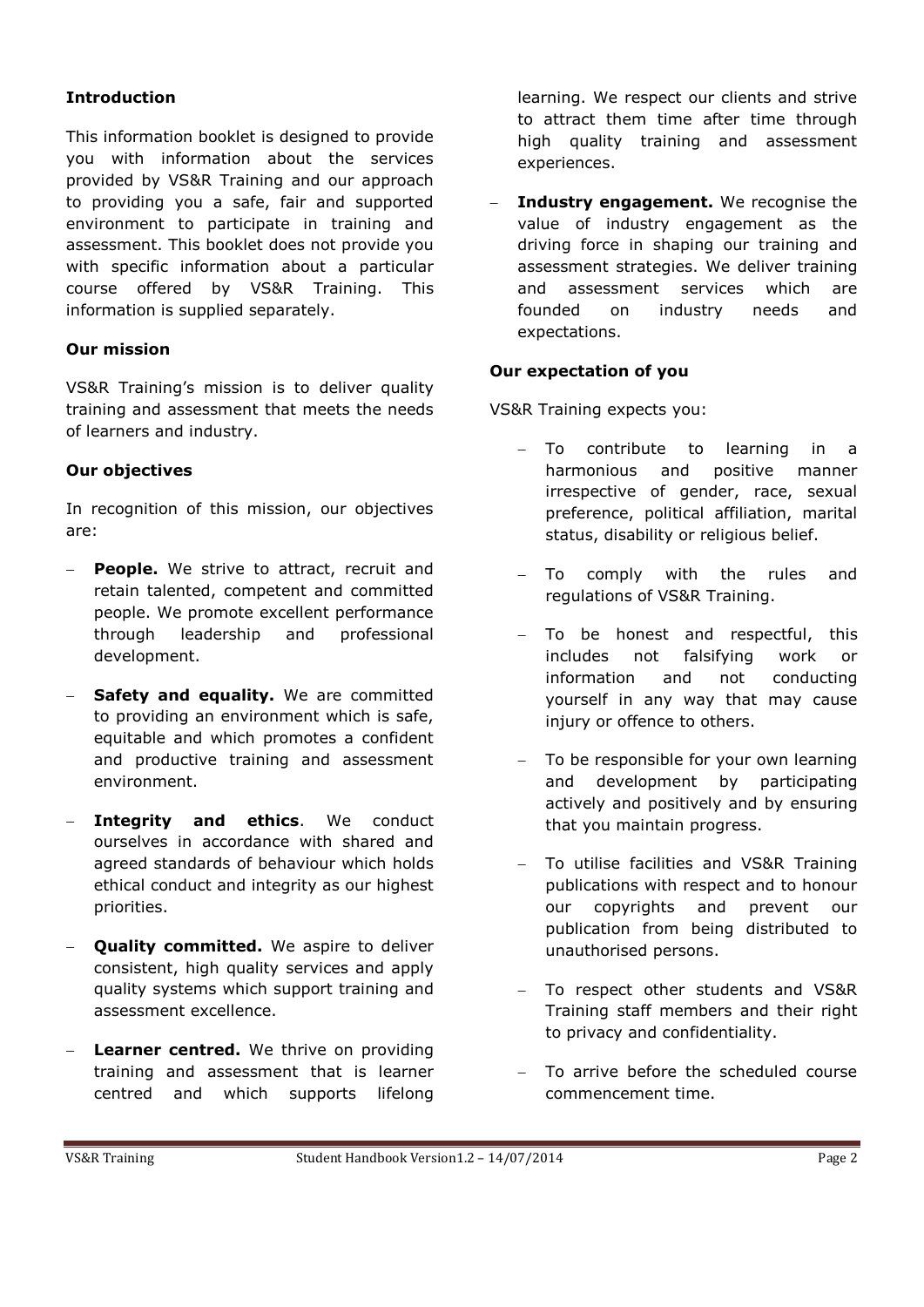### **Your safety**

VS&R Training is committed to providing you a safe environment in which to participate in training and assessment. The following guidelines are provided as a basis for safe practice in the training environment:

- Know and observe details of emergency response and evacuation plans;
- Do not undertake activities which may cause injury to self or others;
- Be responsible for your own actions;
- No smoking at the training and assessment facilities or offices;
- Report all potential hazards, accidents and near misses to the RTO staff;
- No consumption of alcohol within training and assessment facilities or during the conduct of training and assessment;
- Keep training and assessment areas neat and tidy at all times;
- Observe hygiene standards particularly in eating and bathroom areas.

# **Electrical equipment**

- Electrical equipment that is not working should be reported to staff.
- Electrical work should only be performed by appropriately licensed or trained personnel. Students, trainers and assessors should not undertake any task related to fixing electrical equipment such as lighting or electrical training aids.

# **Fire safety**

 VS&R Training will communicate the procedures involved in evacuation and the location of fire equipment to students at each training and assessment event.

- All users of a training and assessment facility need to be familiar with the location of all EXITS and fire extinguishers.
- Users are asked to attend any sessions on fire safety procedures and the use of fire safety devices.

# **First aid**

- Provision for first aid facilities are available where training is delivered.
- All accidents must be reported to staff.
- The accident and any aid administered must be recorded by staff involved.

# **Lifting**

- Students, trainers and assessors are encouraged not to lift anything related to the training and assessment provided by VS&R Training unless they do so voluntarily and taking all responsibility for any injury caused.
- Never attempt to lift anything that is beyond your capacity.
- Always bend the knees and keep the back straight when picking up items.
- If you have experienced back problems in the past do not attempt to lift heavy objects at all. Ask someone else to do it for you.

### **Work and study areas**

- Always ensure that all work areas are clean and clear of clutter so as to avoid the danger of accident by tripping or falling over.
- Place all rubbish in the bins provided.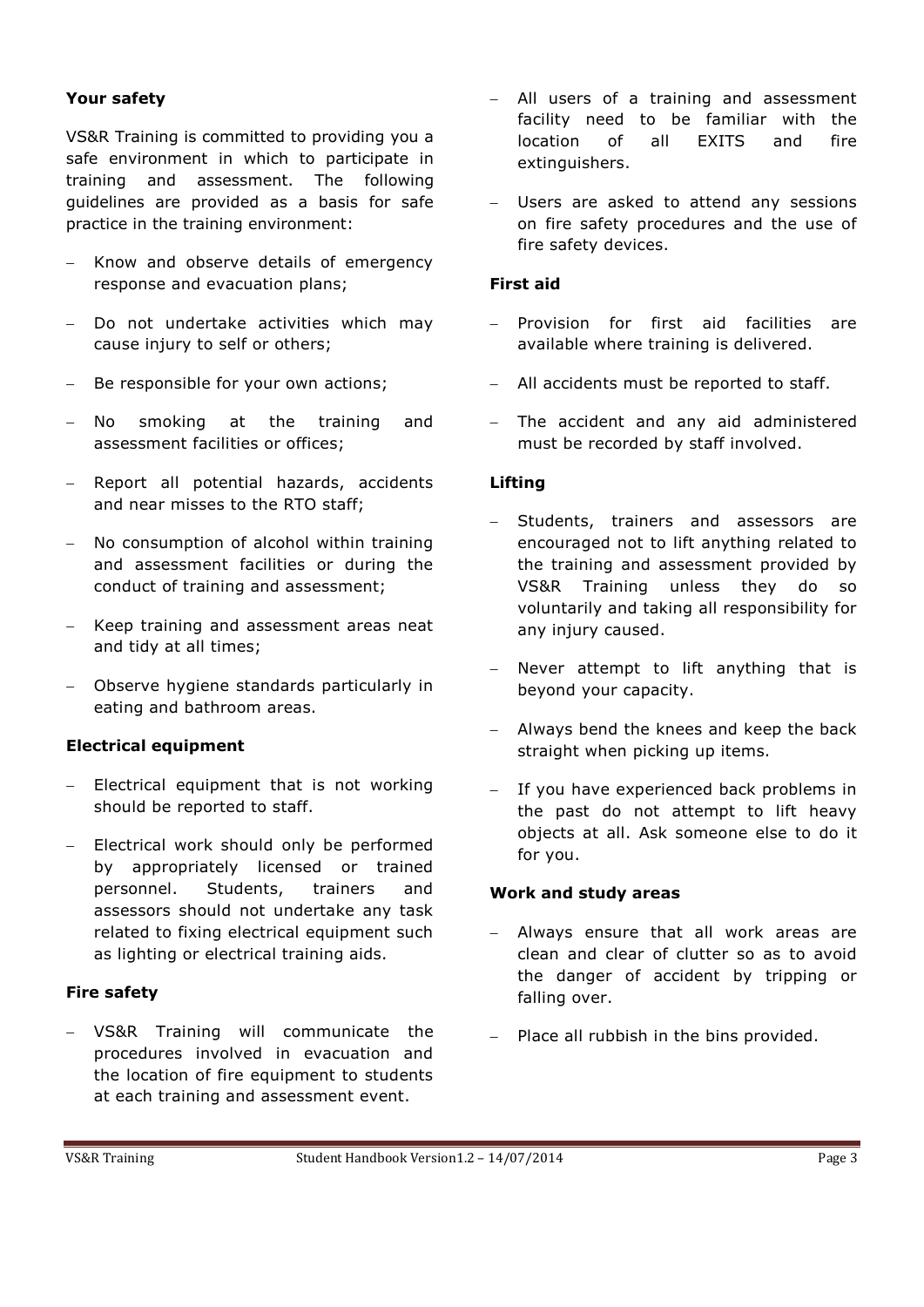- Ensure that kitchen bench spaces are left clean and tidy and that all dishes are washed.
- Do not leave tea towels or any cleaning cloths in a bundle on the bench tops or draped near any bin.
- Do not sit or climb on any desks or tables.

# **Your equity**

VS&R Training is committed to ensuring that the training and assessment environment is free from discrimination and harassment. All VS&R Training staff members (including contractors) are aware that discrimination and harassment will not be tolerated under any circumstances. In the event that discrimination and harassment is found to have occurred disciplinary action will be taken against any staff member who breaches this policy. Suspected criminal behaviour will be reported to police authorities immediately. Students should expect fair and friendly behaviour from VS&R Training staff members and we apply complaint handling procedures advocated by the Australian Human Rights and Equal Opportunity Commission (HREOC).

Students who feel that they have been discriminated against or harassed should report this information to a staff member of VS&R Training that they feel they can trust. This will initiate a complaints handling procedure which will be fair and transparent and will protect your rights as a complainant. Alternatively, if a student wishes to report an instance of discrimination or harassment to an agency external to VS&R Training, they are advised to contact the HREOC Complaints Info-line on 1300 656 419.

The legislation that particularly affects the delivery of our training and assessment services includes, but is not limited to**:** 

### **Commonwealth legislation:**

- Commonwealth Work Health and Safety Act 2011
- Human Rights and Equal Opportunity Act 1986
- Age Discrimination Act 2004 (Cwth)
- Disability Discrimination Act 1992
- Disability Standards for Education 2005
- Racial Discrimination Act 1975
- Racial Hatred Act 1995
- Sex Discrimination Act 1984
- Privacy Act 1988 and National Privacy Principles (2001)
- Workplace Relations Act 1996
- Skilling Australia's Workforce Act 2005
- Child Protection Act 1999
- Copyright Act 1968
- Trade Practices Act 1974

#### **NSW Legislation**

- Vocational Education and Training Act 2005
- Apprenticeship and Traineeship Act 2001
- Anti-Discrimination Act 1977
- Workplace Injury Management and Workers Compensation Act 1998
- Workplace Health and Safety Act 2011
- Copyright Act, 1879 (as amended 2003)
- Disability Services Act 1993 & Disability Services Regulation 2003
- Privacy and Personal Information Protection Act 1998
- Fair Trading Act 1987
- Industrial Relations (Child Employment) Act 2006

### **Your privacy**

VS&R Training takes the privacy of students very seriously and complies with all legislative requirements. These include the Privacy Act 1988 and National Privacy Principles (2001).

Student information is only shared with external agencies such as registering authorities to meet compliance requirements as a Registered Training Organisation (RTO). All information shared is kept in the strictest confidence by both parties and is available on request.

In some cases we are required by law to make student information available to others such as the National Centre for Vocational Education and Research. In all other cases VS&R Training will seek the written permission of the student for such disclosure.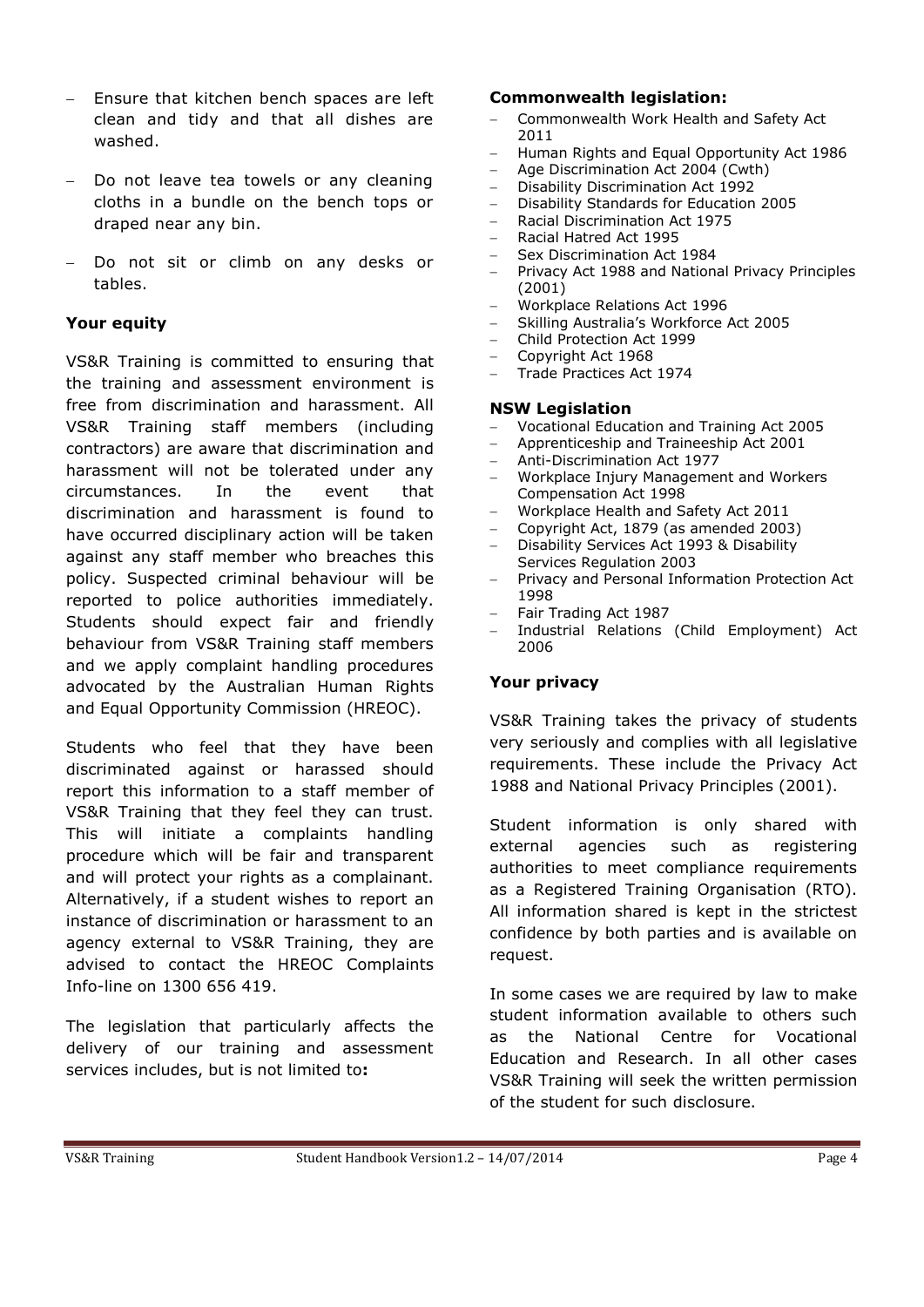### **Fees and refunds**

In accordance with applicable State legislation, VS&R Training is entitled to charge fees for items or services provided to students undertaking a course of study. These charges are generally for items such as course materials and training and assessment services.

### **Fees payable**

Fees are payable when the student seeks enrolment. Fees must be paid in full or a purchase order received by VS&R Training prior to training. VS&R Training may discontinue training if fees are not paid as required. For a full list of current fees and charges please request a copy of VS&R Training schedule of fees and charges.

### **Student cancellation**

Please refer to the VS&R Training Schedule of fees and charges for the Cancellation policy.

### **Replacement of training workbooks**

Students who require replacement of training workbooks will be liable for additional charges to cover the cost of replacement.

### **Refunds**

Please refer to the VS&R Training Schedule of Fees and Charges for the Refund policy.

### **Payment method**

VS&R Training accepts payment for fees using:

- Electronic Funds Transfer (account details available on request)
- Cheque (made payable to VS&R Training)

# **Access to your records**

You are entitled to have access to your student file and learning and assessment records on request. Whilst these records will be retained by VS&R Training, you are welcome to have access at a mutually agreed time and request a copy. Student results/Qualifications and Statements of Attainment are retained for a minimum of thirty (30) years.

If you require access to your records, just ask your trainer and it will be organised.

# **Our continuous improvement of services**

VS&R Training is committed to the continuous improvement of our training and assessment services and management systems. Central to this commitment is our approach to continuous improvement and the procedures we apply to achieve systematic and sustained improvement.

### **Suggesting improvements**

The primary method of reporting opportunities for improvement by students is via the continuous improvement reporting procedure. This procedure allows any person to raise a Continuous Improvement Report for consideration by the Continuous Improvement Committee. Often these reports will be generated after an opportunity for improvement has been identified by a staff member or student. The Continuous Improvement Report template is available on request. Students are encouraged to provide feedback to VS&R Training so we can improve our services in the future.

Cash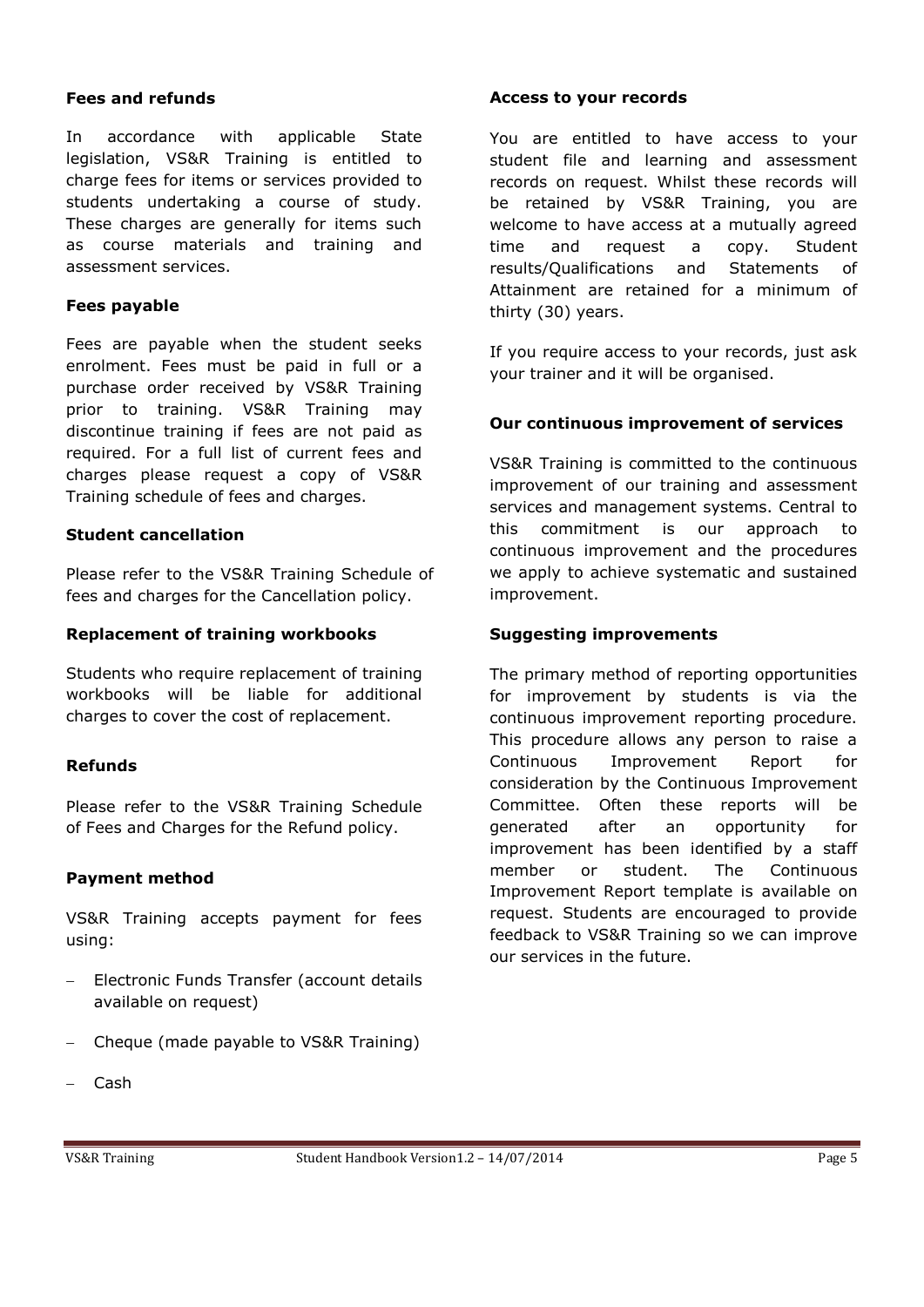### **Learner satisfaction survey**

At the completion of your training program, you will be issued with an AQTF Learner Satisfaction Survey. This is a nationally consistent survey tool which is designed to collect feedback from students about their experience with an RTO and in undertaking nationally recognised training. Your completion and return of this survey is important to VS&R Training for our ongoing improvement of services and to enable us to report this information to our registering authority. Your assistance in gathering this survey data is greatly appreciated.

# **Your language, literacy and numeracy skills**

Language, literacy and numeracy skills are critical to almost all areas of work. This is particularly true in many vocations where language, literacy and numeracy skills influence the performance of workplace tasks such as measuring, weighing and comprehending written work instructions.

To support this approach VS&R Training will:

- Assess a student's language, literacy and numeracy skills prior to their enrolment to ensure they have adequate skills to complete the training;
- Support students during their study with training and assessment materials and strategies that are easily understood and suitable to the level of the workplace skills being delivered;
- Provide information to students about the detail of the language, literacy and numeracy assistance available;
- Refer students to external language, literacy and numeracy support services that are beyond the support available within VS&R Training and where this level of support is assessed as necessary. These include The Reading & Writing Hotline 1300 655 506 and most TAFE Colleges.

### **Making complaints and appeals**

VS&R Training is committed to providing a fair and transparent complaints and appeals process that includes access to an independent external body if necessary.

### **What is a complaint?**

A complaint is negative feedback about services or staff which has not been resolved locally. A complaint may be received by VS&R Training in any form and does not need to be formally documented by the complainant in order to be acted on. Complaints may be made by any person but are generally made by students and/or employers.

# **What is an appeal?**

An appeal is an application by a student for reconsideration of an unfavourable decision or finding during training and/or assessment. An appeal must be made in writing and specify the particulars of the decision or finding in dispute. Appeals must be submitted to VS&R Training within 28 days of the student being informed of the assessment decision or finding.

# **Early resolution of complaints and appeals**

In all cases, issues that arise during training and assessment that are the source of frustration or are in dispute should be resolved at the time they occur between the persons involved, where possible. Sometimes, it will not be possible and in these cases you are encouraged to come forward and inform us of your concerns with the confidence that you will be treated fairly.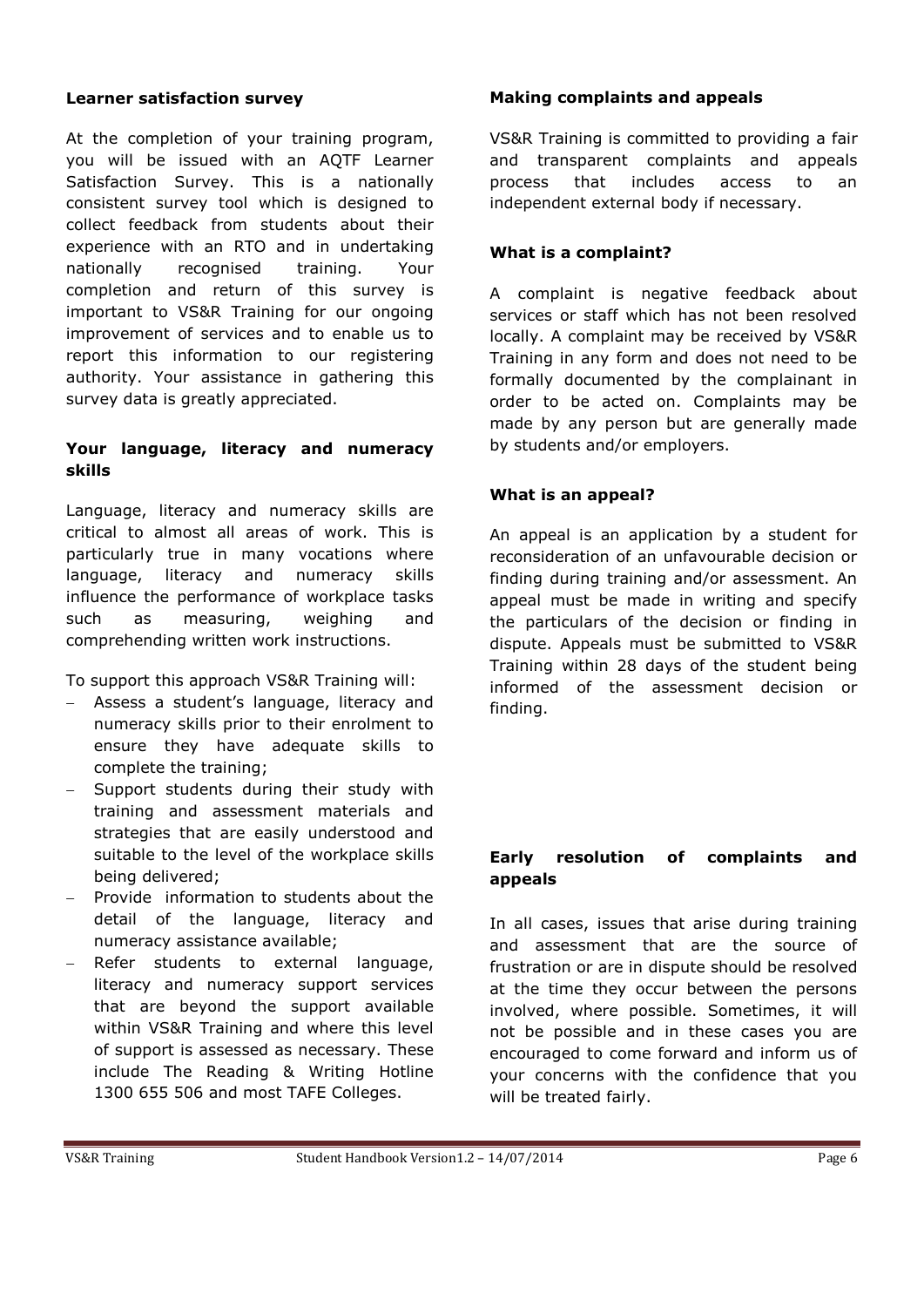# **Complaint and appeals handling**

VS&R Training undertakes to apply the following principles to its complaints and appeals handling:

- A written record of all complaints and appeals is to be kept by VS&R Training including all details of lodgement, response and resolution.
- A complainant or person lodging an appeal is to be provided an opportunity to formally present his or her case at minimal or no cost.
- Each complainant or person lodging an appeal may be accompanied and/or assisted by a support person at any relevant meeting.
- The handling of a complaint or appeal is to commence within 10 working days of the lodgement of the complaint / appeal and all reasonable measures are taken to finalise the process as soon as practicable.
- The complainant or person lodging an appeal is to be provided a written statement of the outcome, including details of the reasons for the outcome.
- The complainant or person lodging an appeal is to have the opportunity for a person or a body that is independent of VS&R Training to review his or her complaint or appeal following the internal VS&R Training complaint or appeals process. The Independent external person or body may include industry experts or employees of other Registered Training Organisations who conduct training in the same Unit of Competency. It is noted that a review of findings by an independent person or body will generally only relate to the appeals process and is less likely to be required in complaints handling.
- VS&R Training shall maintain the enrolment of the complainant or person lodging an appeal during the complaint or appeals process.
- Decisions or outcomes of the complaint or appeals process that find in the favour of the student or otherwise shall be implemented immediately.
- Complaints and appeals are to be handled in the strictest of confidence. No VS&R Training representative is to disclose information to any person without the permission of the VS&R Training Chief

Executive Officer. Decisions to release information to third parties are only to be done after the complainant or person lodging the appeal has given permission for this to occur.<br>Complaints and

appeals are to be considered on the basis of procedural fairness and lead to opportunities for improvement as a Continuous Improvement Report.

# **Recognition of your existing skills and knowledge**

In accordance with the requirements of the Australian Quality Training Framework, VS&R Training provides the opportunity for students to apply to have prior learning recognised toward a qualification or units of competence for which they are enrolled.

# **What is recognition?**

Recognition involves the assessment of previously unrecognised skills and knowledge that an individual has achieved outside the formal education and training system. Recognition assesses this unrecognised learning against the requirements of a unit of competence, in respect of both entry requirements and outcomes to be achieved. By removing the need for duplication of learning, recognition encourages an individual to continue upgrading their skills and knowledge through structured education and training towards formal qualifications and improved employment outcomes. This has benefits for the individual and industry. Most importantly, it should be noted that recognition is just another form of assessment.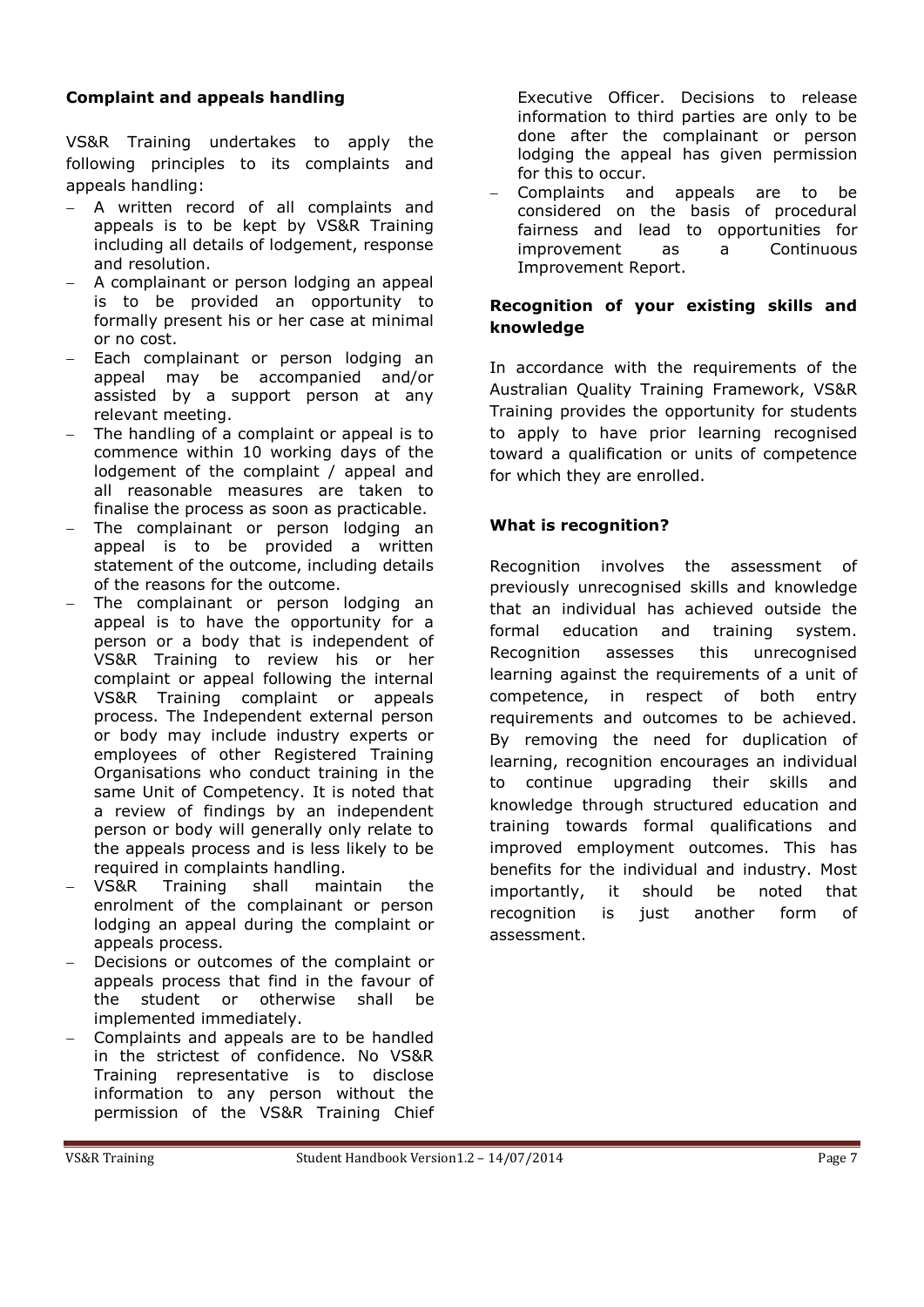### **Recognition guidelines**

The following guidelines are to be followed when an application for recognition is received:

- Any student is entitled to apply for recognition in a course or qualification in which they are currently enrolled.
- Students may not apply for recognition for units of competence or a qualification which are not included in VS&R Training's scope of registration.
- Whilst students may apply for recognition at any time, they are encouraged to apply before commencing a training program. This will reduce unnecessary training and guide the student down a more efficient path to competence.
- Students who are currently enrolled in a training program are eligible to apply for recognition in that program at no additional charge.
- Assessment via recognition is to apply the principles of assessment and the rules of evidence.
- Recognition may only be awarded for whole units of competence.

### **Forms of evidence for recognition**

Recognition acknowledges that workplace skills and knowledge may be gained through a variety of ways including both formal and informal learning or through work-based or life experience.

Like assessment, recognition is a process whereby evidence is collected and a judgement is made by an assessor or assessment team. The judgement is made on evidence provided by candidates of the skills and knowledge that they have previously learnt through work, study, life and other experiences, and that they are currently using. It also includes evidence to confirm a candidate's ability to adapt prior learning or current competence to the context of the intended workplace or industry.

Forms of evidence toward recognition may include:

- Work records;
- Records of workplace training;
- Assessments of current skills;
- Assessments of current knowledge;
- Third party reports from current and previous supervisors or managers;
- Evidence of relevant unpaid or volunteer experience;
- Examples of work products;
- Observation by an assessor in the workplace;
- Performance appraisal; or
- Duty statements.

Many of these forms of evidence would not be sufficient on their own. When combined together, with a number of evidence items, the candidate will start to provide a strong case for competence. VS&R Training reserves the right to require candidates to undertake practical assessment activities of skills and knowledge in order to satisfy itself of a candidate's current competence.